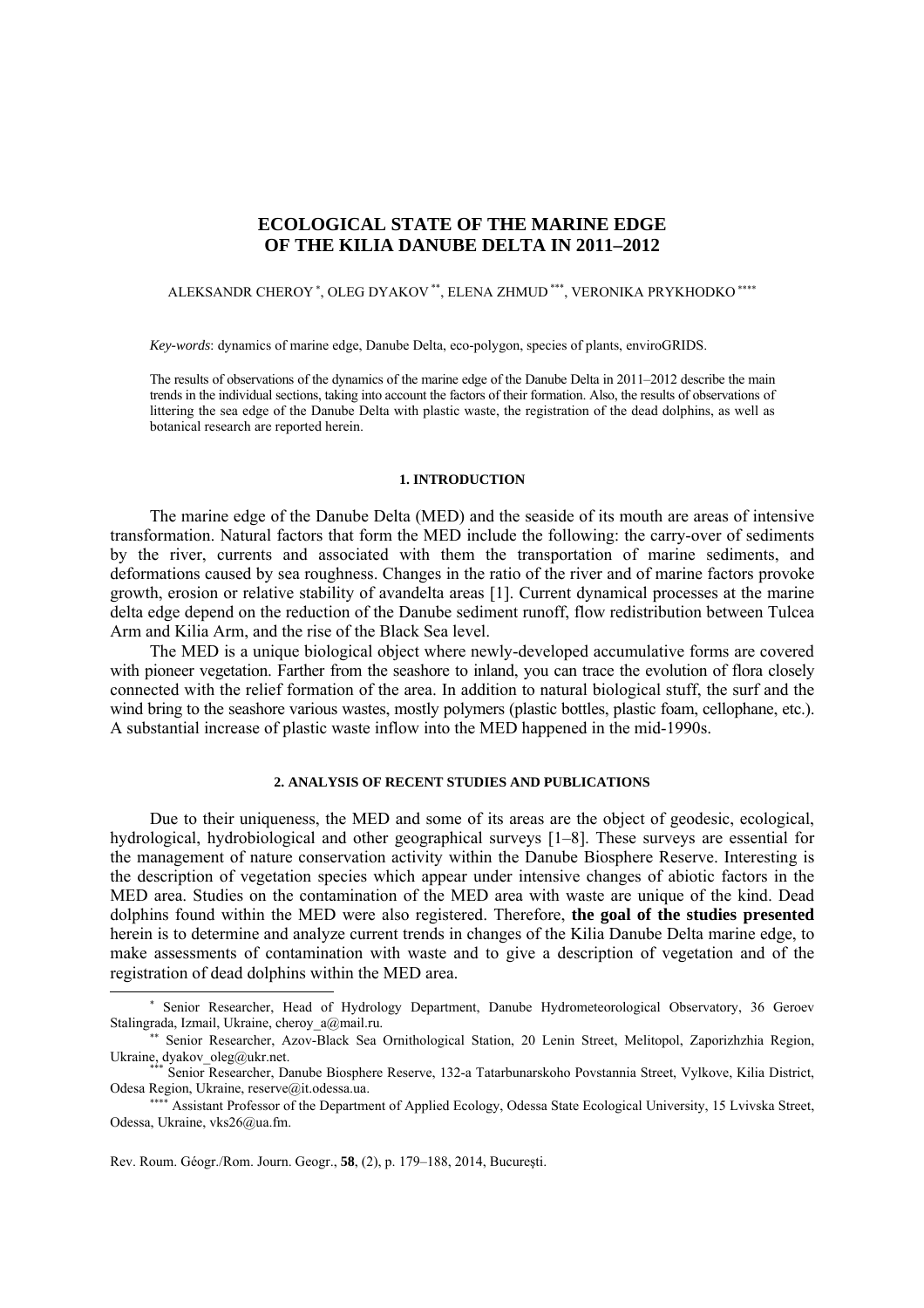#### **3. MATERIAL AND METHODS**

To observe the dynamics of the Kilia Delta, the Danube Hydrometeorological Observatory (HMO) has set benchmarks and defined azimuths for permanent surveying profiles. Since the 1970s, the MED measurements are made in summer almost annually: geodesic surveys, measurement works, and the setting of new benchmarks if necessary.

In the framework of the international project 'Building Capacity for a Black Sea Catchment Observation and Assessment System Supporting Sustainable Development' (enviroGRIDS Black Sea Catchment), carried out in 2009–2013, two of the project partners, Danube HMO and Melitopol Pedagogical University, signed a co-operation agreement. The aim of it was to expand opportunities of local co-operation between these two partners, and to provide joint expeditions for integrated studies in the Danube Delta. In 2011–2012, the Danube HMO organized hydroecological expeditions which the authors of this paper took part in. These expeditions continued observations of the marine edge dynamics, defined ecological study plots (eco-polygons) and their spatial co-ordinates, made botanical description of eco-polygons and an inventory of waste on their borders.

Works on integrated ecological observations included the following:

1. Studies on the marine edge dynamics (Fig. 1), (geodesic observations on surveying profiles, measurement of coastal waters). Locations of surveying profiles were defined by benchmarks and an optical theodolite, in some cases – with geodesic GPS unit (Trimble R3). Levelling was made with an optical levelling instrument, depth mesurment near the coast was done by wading in water with a pole, and up to 5-m isobath – by an echo-sounder. Distance on land was measured with a measuring tape, and in the sea – with the GPS unit. When surveyed profiles of previous years were compared, all heights were cut to a unified system. Location of the 'Ptashyna Kosa' Spit was identified by marking particular points at the water's edge – with GPS unit.

2. Inventory of agents of anthropogenic garbage in fixed study plots (Fig. 1) – registration, marking, description of plastic and other agents.

A plot to observe contamination (eco-polygion) was marked by a benchmark and the sea water edge. The left and right borders of the plot were as far as 20 m from the observation profile and are parallel to it. A theodolite and measuring tape was used to lay out the plots.

3. Botanical description of profiles and eco-polygons (species composition, vegetation projective cover and age of plants).

4. Search and registration of dead dolphins within the MED area.

*Methods of research:* geodesic, hydrological and statistical graphical analysis, and botanical description. An analysis of surveying profiles, geographical maps, and satellite images was also made.

## **4. RESULTS AND ANALYSIS**

*Morphological changes*. Summarized results of preceding studies on the dynamics of the marine edge of the Kilia Danube Delta are presented in the monograph "Hydrology of the Danube Delta" printed in 2004 [2]. Later, several other works were published [4–6]. The results of new studies for recent years presented are below.

Processes of growth and wave erosion of the marine edge of the Kilia Delta for short-time intervals (1–2 years) are often reversible and very changeable – strong storms change the position of young accumulative forms and cause their deformation. It is quite difficult to set correlations between relief changes and some hydrometeorological parameters [4]. The difficulty of finding these correlation links is related to rather rare studies of the MED morphological parameters, and the absence of surveys "before" and "after" the phenomena responsible for abrupt qualitative changes. The annual (once a year) survey at the MED gives us an integrated index of changes determined by several storms, hydrograph, wind rose of this particular year, occurrence of strong eastern winds, etc.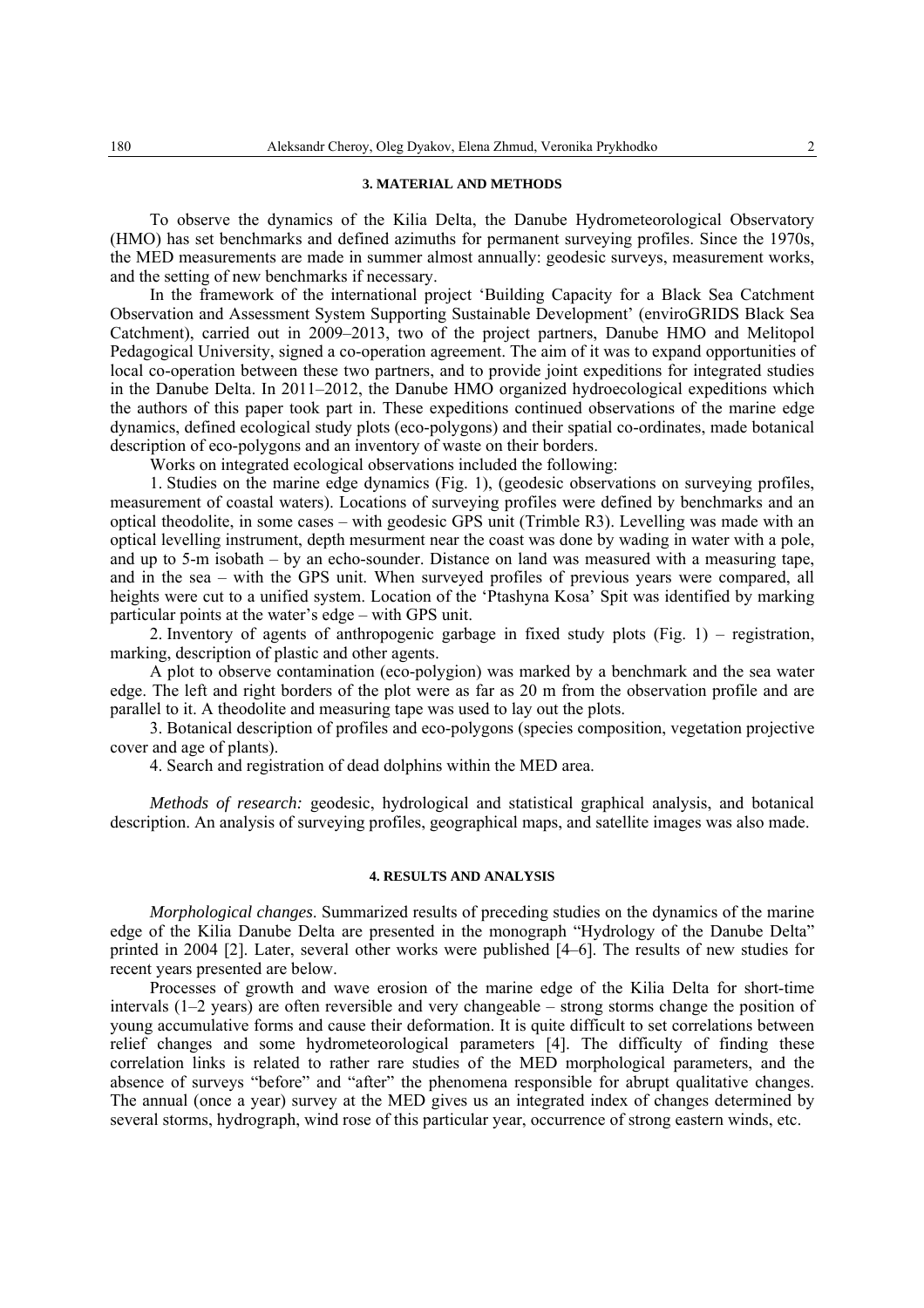It is necessary to distinguish between short-time often reversible deformations of the marine edge caused mainly by some particular storm, strong wind or ice phenomena and long-term changes driven by perennial fluctuation of water drainage, changes in the runoff of river sediment, or runoff redistribution processes. In a separate group we should include changes induced by a direct anthropogenic impact on the marine edge: the construction of dykes and dredging works.

Based on the expedition studies of 2011–2012 we have identified major trends in the principal sections of the MED as follows (Fig. 1):

*The coast of Zhebrianska Bay.* From the southern part of the dyke of Sasyk Liman to the Badyk Bay the marine edge is represented by broad and mainly clean beaches, occasionally covered with *Elaeagnus sp.*, tamarisk and annual grasses. The marine edge is substantially changing there: spits are formed, then joined to the coast and after that eroded. Deepening and shallowing of the coastal zone can occur several times a year. In some areas the marine edge shifts by more than 50 m within one year. Last years Perebiina Spit (Fig. 1) was eroded and shifted toward the coast. At the mouth of the Polunochne Arm the coast is predominantly made up of shells of the sand gaper (*Mya arenaria*), lower layers consist of broken shells followed by black mud. Marine surf brings shell to shallows of the bay. The coast is eroded there, which is proved by lots of remnants of grass roots at the depth of 40–60 m up to 30 m from the coastline.

Spits in the area of the Polunochnyi Kut Bay (Durnyi Kut), at the mouth of the Shabash Arm, and at the western bank of the Shabash Island are eroded by waves and shifted southward. Taranova Spit is intensively transformed and has several breaches along its length. Satellite images from 2006 show that a drowned immobile cutter boat was situated inside the bay (near Prorvin Island and Taranova Spit), having been moved out in 2012 as far as 25 m toward the sea.

*The area between the Potapovske and the Poludenne mouths*. The coast at the mouth of the Potapovske Arm is washed out [2], and for the 2010–2011 period 55 m of the coast was eroded at the observation profile. The benchmark was destroyed and the distance was identified by GPS unit. A new benchmark was placed in 2011 south of the Potapovske Arm, 27 km offshore. In 2012, the distance from the sea water edge to this benchmark was reduced to 7 m.

Products of strong wave erosion of the mouth bar of the Potapovske Arm have formed a long and rapidly growing New Potapovska Spit (Fig. 1 shows the southern part of Potapovska Spit). For the period 1990–2011 an above-water part of the spit increased by 540 m. However, in the last years the spit growth rate decreased. In 2010–2012 the spit was washed out by 20 m at azimuth of observations. The southern end of the spit is currently stabilized and, under increasing deficit of sediments, it will be eroded from seaward.

*The area between the mouths of the Poludenne and the Bystre Arms.* Being protected by the New Potapovske Spit in the area of the right mouth spit of the Poludenne Arm, the MED started growing seaward. The wave erosion in 1975–1982 substituted by the growth of the coast. For the period 1992– 2001 the spit growth amounted to 95 m. For the next 3 years the MED was stable, and then retreated a bit. In 2005–2008 the spit location was stable. In 2009–2012 the spit expanded by 25 m southward. According to a surveying profile, located to the north of the former mouth of the Seredne Arm (Fig. 1), during 1984–2009 the coast expanded by 160 m, growing by an additional 30 m in 2010–2012.

The strongest expansion of the coast occurred directly to the north of the mouth of the Bystre Arm. There, on the left mouth spit, formed of sediments of the Bystre Arm and products of wave erosion, the MED grew by more than 500 m over 1975–1985, with an abrupt jump in 1983–1984. Prior to 2002, the marine edge in this area periodically retreated or expanded, and since 2002 the coast has been intensively growing [1, 2, 4]. In 2008–2009, a stone dyke was constructed on the left spit of the Bystre Arm. It connected the left bank of the arm and a 'German' dyke built in 2004. The dyke protects a shipping route from muddying by sediments which are carried from north and south. According to our observations, since the very moment of its existence the dyke, encouraged more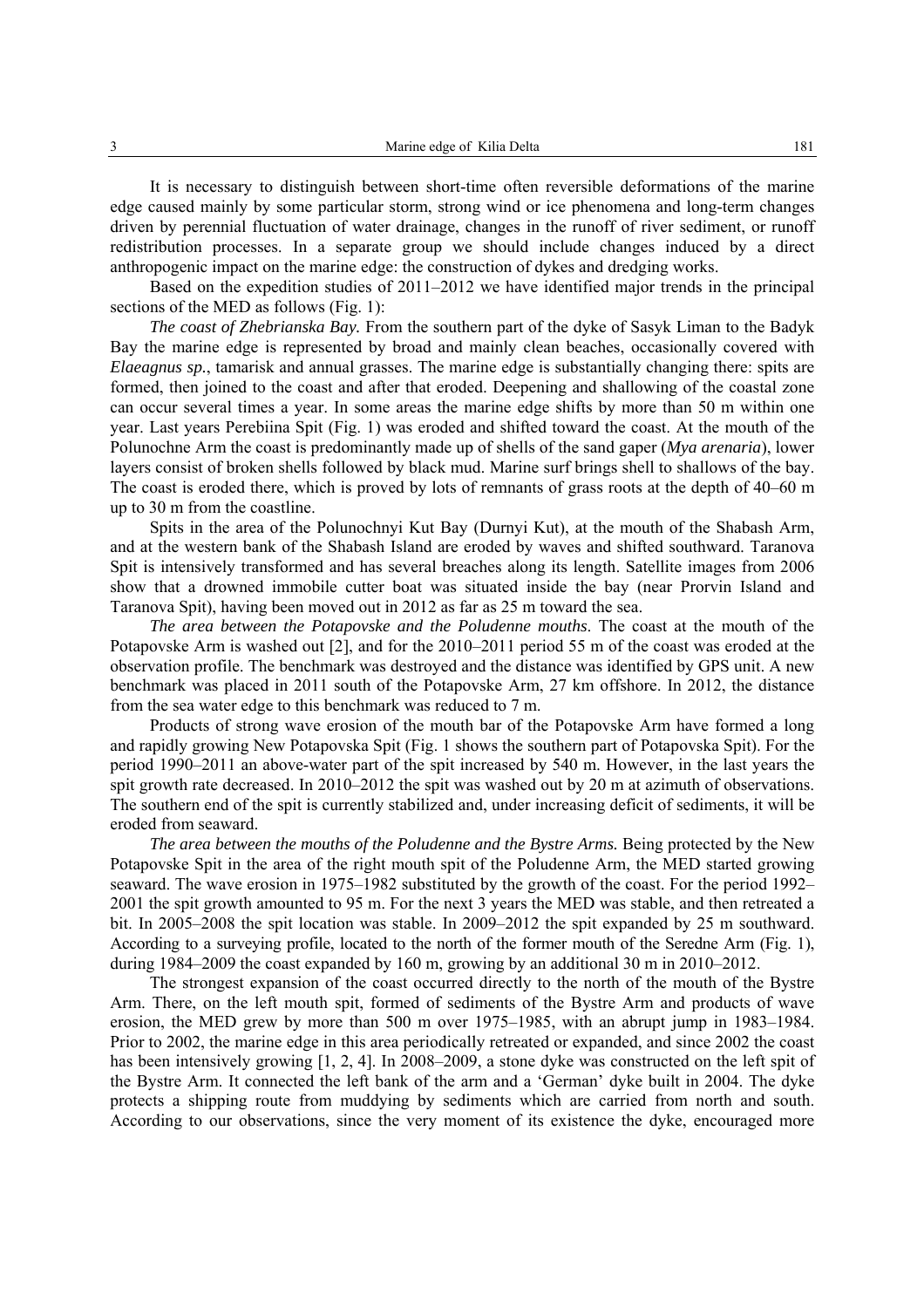intensive development of new accumulative forms from its northward side. Observations at an old azimuth were stopped in 2011, followed by the setting of a new benchmark and defining a new azimuth.

In 2011–2012, the marine edge retreated there as far as 18 m. The sand, accumulated near the left side of the dyke is loose and forms sand dunes. When the north wind blows the dunes move, partially run over the dyke and fall into the canal. To all appearances, this process will soon stop, due to fixation of the sand spit and dyke by delta vegetation. Generally, this area, under increasing deficit of sediments, will stabilize or even be eroded.



Fig. 1 – Skeleton map of location of profiles and eco testing grounds at the marine edge of the Kilia Danube Delta.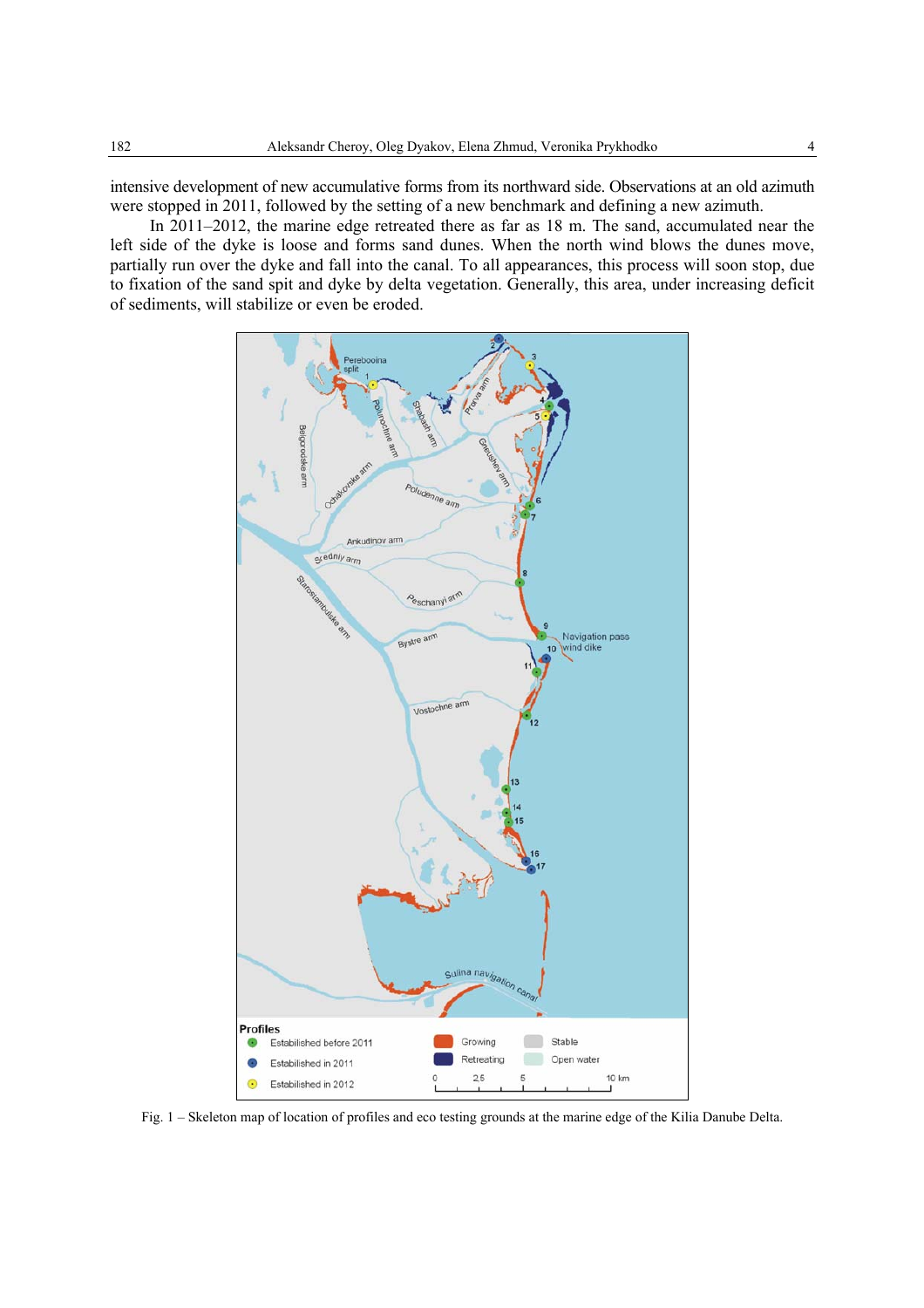#### **Location:**

- 1. Profile of the left bank of the Polunochne Arm 10. Profile in the north of the Ptashyna Spit
- 
- 
- 
- 
- 
- 7. Profile of the right spit of the Poludenne Arm 16. Profile between the Tsyhanske Arm and the
- 8. Profile of the left bank of the Seredne Arm 17. Profile of the left spit of the Starostambulske Arm
- 9. Profile of the left bank of the mouth of the Bystre Arm
- 
- 2. Profile of the left spit of the Prorva Arm 11. Profile between the mouths of the Vostochne Arm and the Bystre Arm
- 3. Profile on the Taranova Spit 12. Profile of the left bank of the Vostochne Arm (in the south of the Ptashyna Spit)
- 4. Profile of the right bank of the Potapovkse Arm 13. Profile of the left bank of the former Zavodnynske Arm
- 5. Profile in the north of the Potapovska Spit 14. Profile of the left bank of the Tsyhanske Arm
- 6. Profile of the Potapovska Spit 15. Profile of the right spit of the Tsyhanske Arm
	-
	- Starostambulske Arm
	-

*The area between the mouths of the Bystre and the Starostambulske arms.* In this MED area the most essential changes are recorded south of the mouth of the Bystre Arm (Fig. 1). The right mouth spit of the Bystre Arm, deprived of sand sediments from the arm, was strongly eroded by the sea roughness during 1977–2002 (north-eastern and eastern waves passed over Ptashyna Spit and reached the coast). Observations over the last years show a relative stabilization of the coast on the left spit of the Bystre Arm.

Farther to the south, between the mouths of the Bystre and the Vostochne arms, the MED was growing. In 1975–1995 it expanded almost by 200 m. The following years the coast was slightly eroded by waves. In 1997–1998, according to the observation profile, the above-water spit appeared (it was called 'Ptashyna' [English: Bird's Spit]), and the MED made an abrupt jump growth into the sea. Between old and new marine edges a lagoon developed (local: *kut*) 1.1–1.2 m deep and 600–800 m wide. As for 2011–2012, the spit approached the 'bedrock' coast as far as 50 m in some places. Now the lagoon is 100–300 m wide and about 0.5–0.6 m deep.

In 2002–2003 the southern end of the Ptashyna Spit approached the mouth of the Vostochne Arm. After that, the spit stopped growing, being prevented by water drainage of the Vostochne Arm. In the last years, a general trend of spit shifting closer to the coast was recorded. The northern part of the spit is the most resistant one. In the near future the spit will join the coast, obviously it will be a southern part of the spit where the minimal width of the lagoon was 50 m in 2012.

North and south of the Vostochne Arm the MED was generally more or less stable and showed some trend of expanding. In this area the bank is intensively overgrown with woody plants.

Farther south the MED is recorded to grow. The left mouth spit of the Tsyhansky Arm has a growing trend, the same as the seaside. In this section the MED grew by 90 m during 1990–2012.

At the profile between the mouths of the Tsyhanske and the Starostambulske Branch arms the MED growth amounted to 30 m over the 2005–2012 period.

The MED also expanded in the area adjacent to the left mouth spit of the Starostambulske Arm. Last year it grew by 5–10 m. Also, the marine edge of Tsyhanka Island and the northern part of Nova Zemlia Island is observed to rebuild.

*Inventory of agents of anthropogenic garbage.* Within the defined eco-polygons (Fig. 1) investigations were carried out of the morphological structure of anthropogenic inclusions, i.e. visual identification of different wastes the so-called anthropogenic agents. The amount of the same agents was calculated, and they were marked and weighed. It should be noted that there is no recreation activity in the study area and the agents are brought by water or wind.

The inflow of these agents into the MED has an interesting mechanism. Eastern winds and accompanying currents bring plastic to the coast. Then, depending on wind force and an agent's properties (weight and size) it can be carried deep into the territory of the coast and stay there. The west wind usually does not provoke a reverse outflow of the agents because a surface west wind at the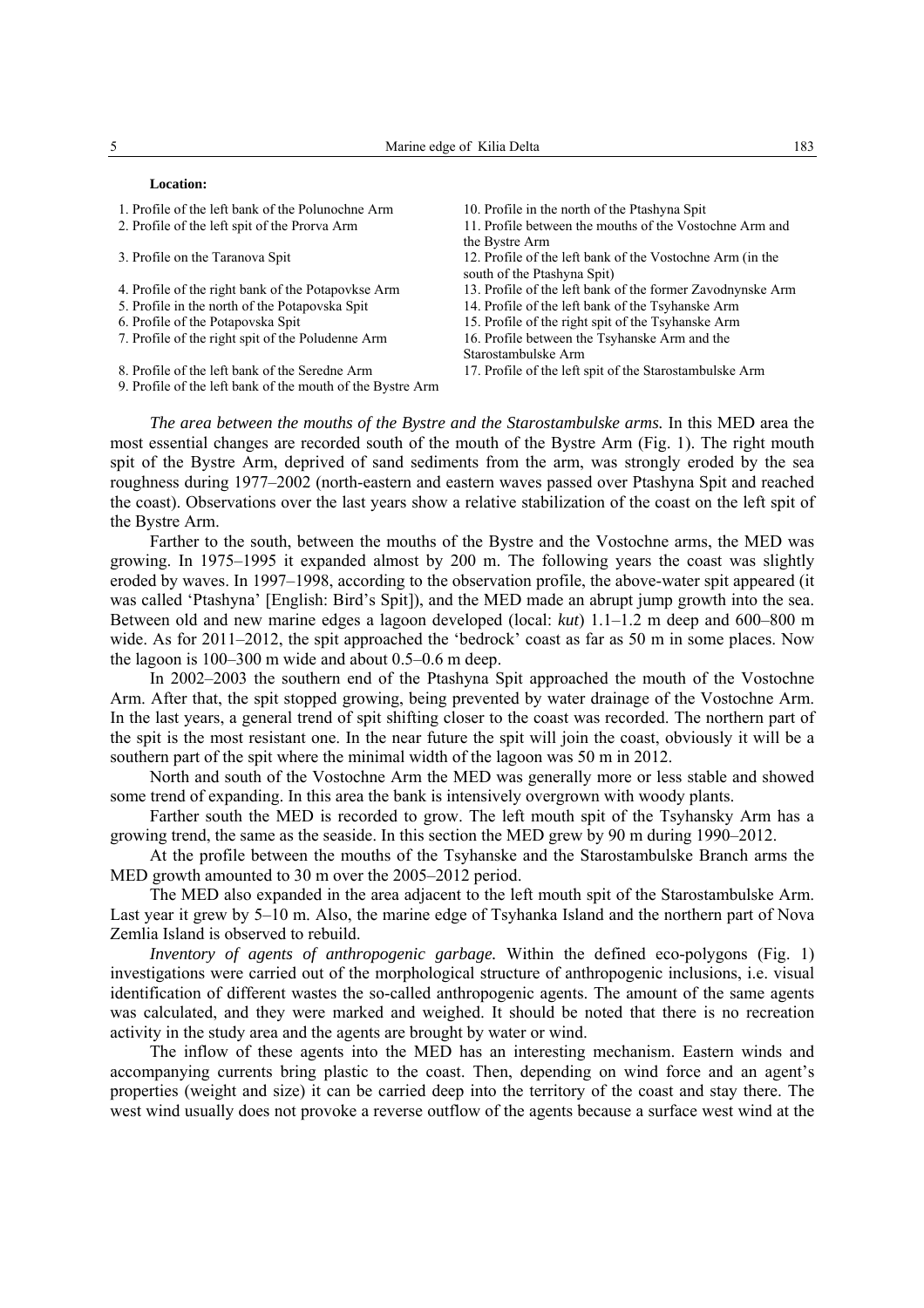seaside is almost completely cancelled by delta vegetation and it cannot move the agents. In the northern part of the Kilia Delta these winds come from the north (bringing the agents) and south. It means that both the growth and retreat of the marine edge will accumulate mainly plastic on fore delta.

The analysis of *in situ* observation results allows to conclude that a main type of waste in the eco-polygons are plastic bottles of different size – 89% in number and 82% in weight of all waste (Fig. 2). In addition, remains of plastic containers and packages, disposable tableware, plastic foam, etc. were also found. So, the main type of waste in the MED area is rubbish consisting of polymeric material: polyethylene terephthalate, polyethylene, polypropylene, polystyrole ethylene vinyl, and cellophane. It is because of the properties of polymeric materials: they can be easily carried by water or wind and have a low level of biodegradation. It should be noted that in some cases it is impossible to make a precise visual identification of polymeric material. Further, for more accurate identification, studying the burning reaction of these agents would be advisable.

In addition to polymeric materials, metal and glass waste was also found (also resistant to biodegradation) but they did not exceed 2.5% of all waste items found in the eco-polygons. However, further detail observations of the morphological structure of waste are required because different components are not equally dangerous for the environment.



Fig. 2 – Distribution of different types of polymeric waste (by number).

The main danger of polymeric waste is that being chemically and microbiologically inert they litter the coastal zone, can provoke death to animals, put obstacles to the normal functioning of ecosystems, and produce unaesthetic visual contamination. An additional factor, intensifying the impact of this waste, is the contents of boxes, bottles or packages – various building materials, chemical solutions, detergents, etc.

Observations of the number of plastic bottles in 9 eco-polygons enables the assessment of a summarized amount of this type of waste for the whole MED area. To make this assessment all the MED area was divided in sites, each of them relating to a particular eco-polygon (Fig. 1), i.e. the conditions for accumulation of this type of plastic waste in a particular site are identical to those observed in the representative eco-polygons.

As the plastic waste is inert, the accumulation level existing in the study territory has been formed during a long period of time, parallel to changes in the MED area. Taking into account that a sharp increase in the production and consumption of plastic bottles goes on since 1995, we took the estimated period from 1995 to 2011 to calculate a summarized inflow of plastic bottles into the MED. Then we made an assumption that for that period the MED evenly expanded seaward proportionally to the growth of the total Kilia Delta area. Thus, according to our estimation, the current mean rate of the delta growth is of 0.22 km a year and, therefore from 1995 to 2011 (16 years) the delta area expanded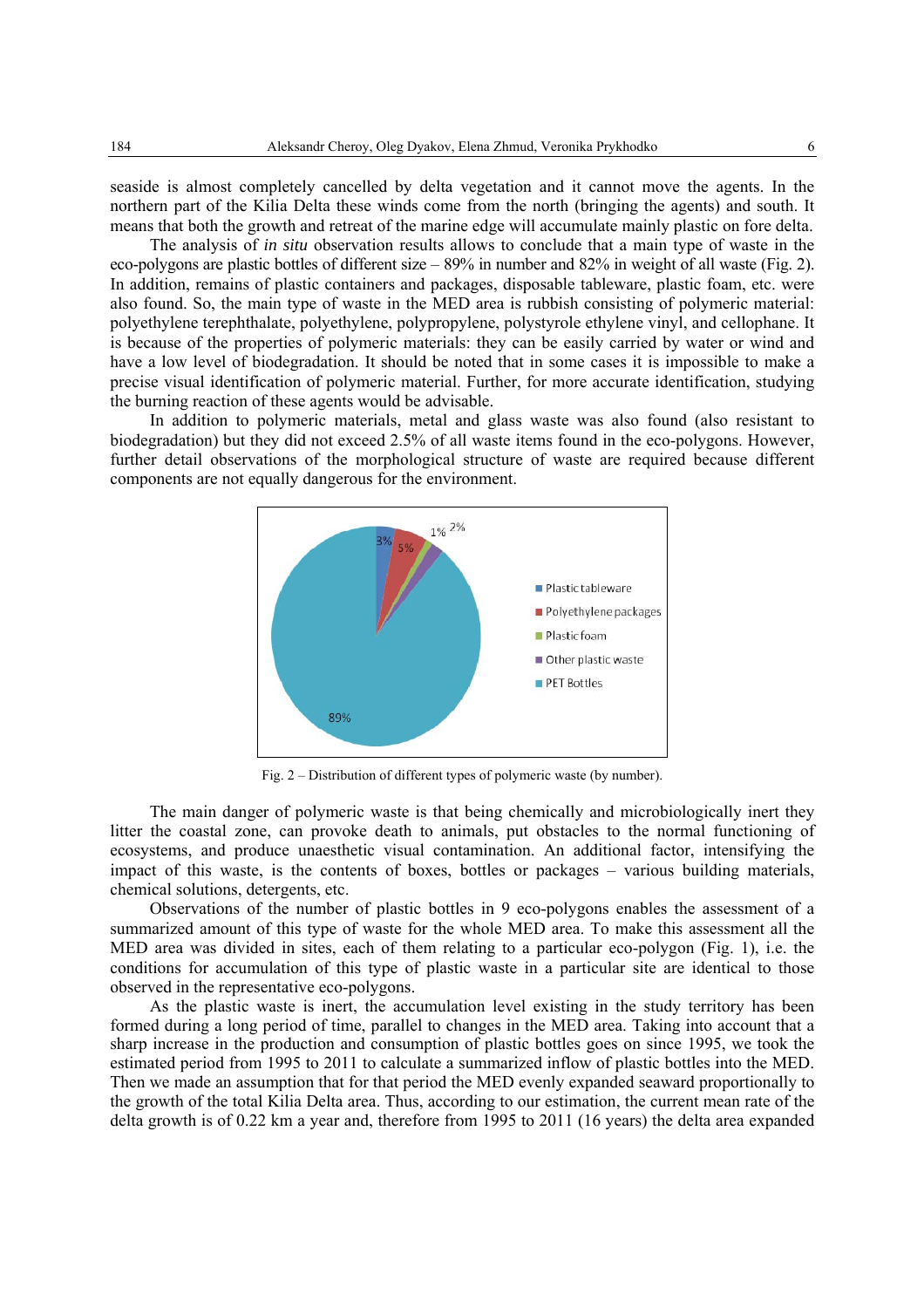by 3.52 km. The length of the active edge is 32.24 km which means that the mean expansion of the MED equalled 109 m. Table 1 shows the average amount of plastic bottles in 8 MED sites. As one can see from the table, the amount of plastic waste varies quite significantly in different eco-polygons. The highest amount occurs in the eco-polygons of the Potapovske and the Tsyhanske arms, the lowest amount of plastic is seen in the northern islets and spits of the Kilia Delta. Based on our assessment, we conclude that for the years 2011–2012 the Ukrainian part of the MED holds about 2.5 tons of plastic bottles and about 0.5 tons of other synthetic waste.

*Botanical research*. In the course of our work we studied all the territory of the forming seashore from the northernmost part (the Polunochne Arm Mouth) to the end of the Tsyhanka Island in the south of the Danube Biosphere Reserve. In the study area, 110 species of plants were found which make up 11.4% of all the higher plants of the Danube Biosphere Reserve (966). The plants in the coastal part of the Kilia Danube Delta include 12 species (10.9%) of trees and shrubs, and 98 species (89.1%) of grass. The latter consists of 36 species (32.7 %) of perennial grasses, 2 (1.8 %) of biennial and 60 species (54.6 %) of annual grasses. The high percentage of perennial plants including treeshrub species (48%) is not typical of the primary syngenesis of isolated natural formations like the Danube Delta [7, 8]. In the Kilia Danube Delta, a powerful water flow, especially during floods, brings a huge amount of vegetative propagating plants (reed, willow, poplar, etc.) which are able to fix on the substrate and then participate in the pioneer vegetation on new coastal formations.

| <b>Site</b>                                     | Length of site | Amount of plastic<br>bottles, $g/m^2$ | Overall weight of<br>bottles, kg |
|-------------------------------------------------|----------------|---------------------------------------|----------------------------------|
| Prorva-Potapovske                               |                | 0.108                                 | 58.86                            |
| Potapovske – south of Potapovska Spit           | 5.52           | 1.611                                 | 969.31                           |
| south of Potapovska Spit-Seredne                | 4.33           | 0.696                                 | 328.49                           |
| Seredne - north of Ptashyna                     | 4.78           | 0.592                                 | 308.44                           |
| north of Ptashyna Spit - south of Ptashyna Spit | 3.4            | 0.586                                 | 217.17                           |
| south of Ptashyna Spit - Zavodnynske            | 4.43           | 0.753                                 | 363.60                           |
| Zavodnynske – Tsyhanske                         | 1.73           | 0.708                                 | 133.51                           |
| Tsyhanske – Starostambulske                     | 3.05           | 0.662                                 | 220.08                           |
| Total                                           |                |                                       | 2599.46                          |

Assessment of the amount of plastic bottles in the MED area

The analysis of species occurrence has revealed that only one species, *Xanthium strumarium L*., was present in each of the 12 profiles; it is an adventive annual plant with wide ecological amplitude. Six species of plants occurred in 11 profiles: *Chenopodium rubrum L., Juncellus pannonicus L., Salsola soda L., Leymus sabulosus Tzvel., Phragmites australis (Cav.) Trin. ex Steud., and Tamarix ramosissima Ledeb*. More than half the profiles had only 20 species of plants, or 18.2% of the total analyzed flora. These 20 species are typical coenosis-forming plants of coastal new formations of the Kilia Danube Delta. Among the rest of the plants, 44 species (40%) occur only in one of the profiles; these are species which are recorded mostly on the edge of ecotopes and found only as solitary specimens.

In the process of the research it was established that the most intensive growth of the delta and formation of the vegetation cover occur in the southern part – the end of the Tsyhanka Island, to the left from the starting point of the Starostambulske Arm. In this area, the soil is represented by sand alluvial (marine) and muddy alluvial (river) deposits. There, the whole site, inwashed by the last year or the past two years, has 90 species out of the 110 mentioned above. However, the profile itself (a section from the benchmark to the water) holds only 38 species of plants. Therefore, the analysing the flora only within the profiles cannot reflect a complete picture of the syngenesis process on the marine edge of the Kilia Danube Delta.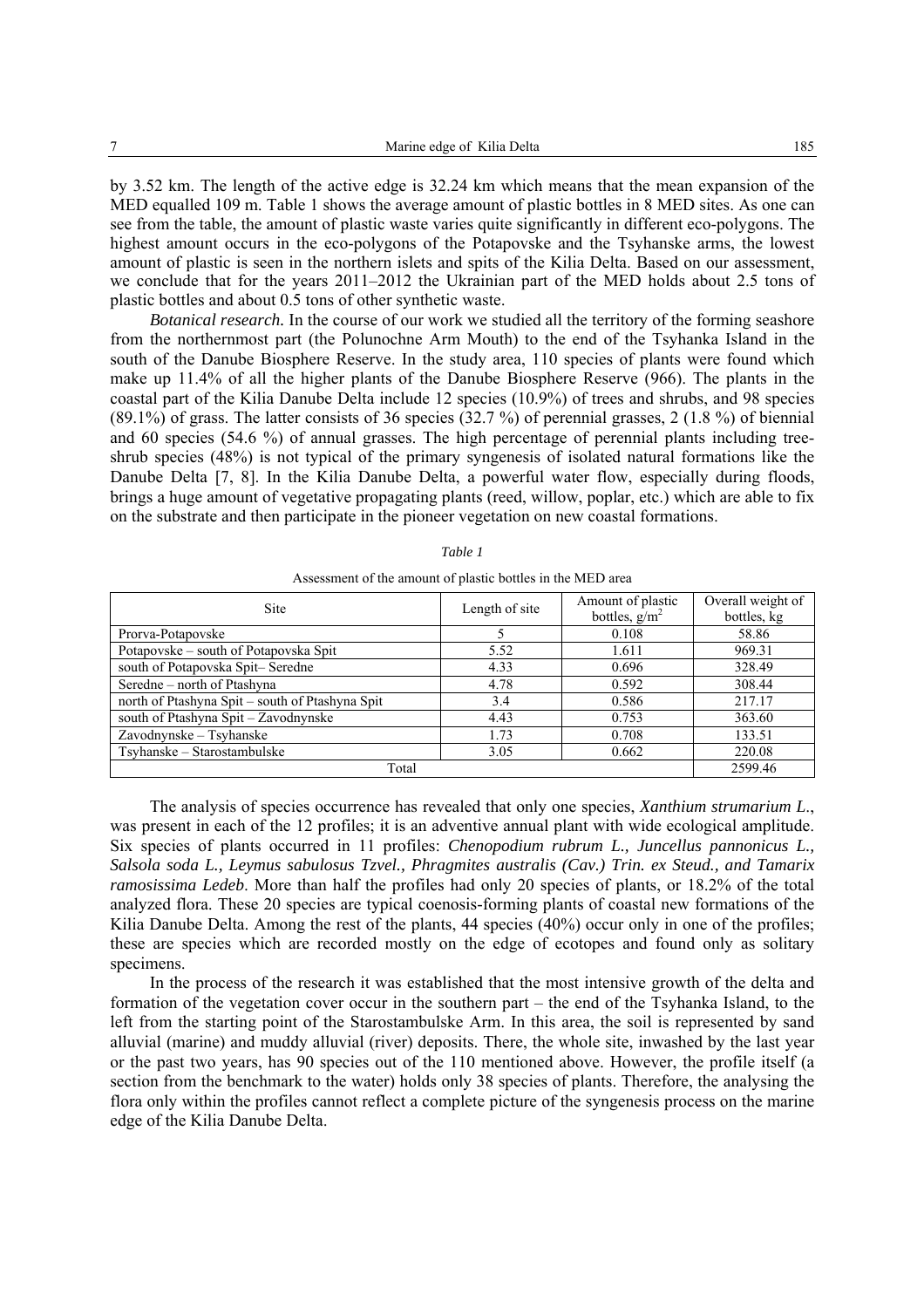*Registration of dead dolphins* was carried out throughout the outer part of the MED during the expeditions of 2011 and 2012. The majority of dead dolphins were registered in 2012. It was established that 9 out of the 11 remains belonged to the harbour porpoise (*Phocoena phocoena*) (Nos 1–9, Fig. 3), one was the Black Sea bottlenose dolphin (*Tursiops truncatus ponticus*) (No. 10, Fig. 3), and one was the short-beaked common dolphin (*Delphinus delphis*) (No. 11, Fig. 3).

The first dead harbour porpoises were found on the 26 July, 2012 to the right of the Prorva Arm Mouth on the Taranova Spit (Nos 1, 2, Fig. 3).



Fig. 3 – Dolphins and porpoises found on the  $26<sup>th</sup>$  and the  $28<sup>th</sup>$  of July, 2012 during an expedition the MED.

Other dead bodies of harbour porpoises in various stages of decomposition were found on the 28<sup>th</sup> of July, 2012 in the section 7.5 km long between the Poludenne and the Bystre Arms. That very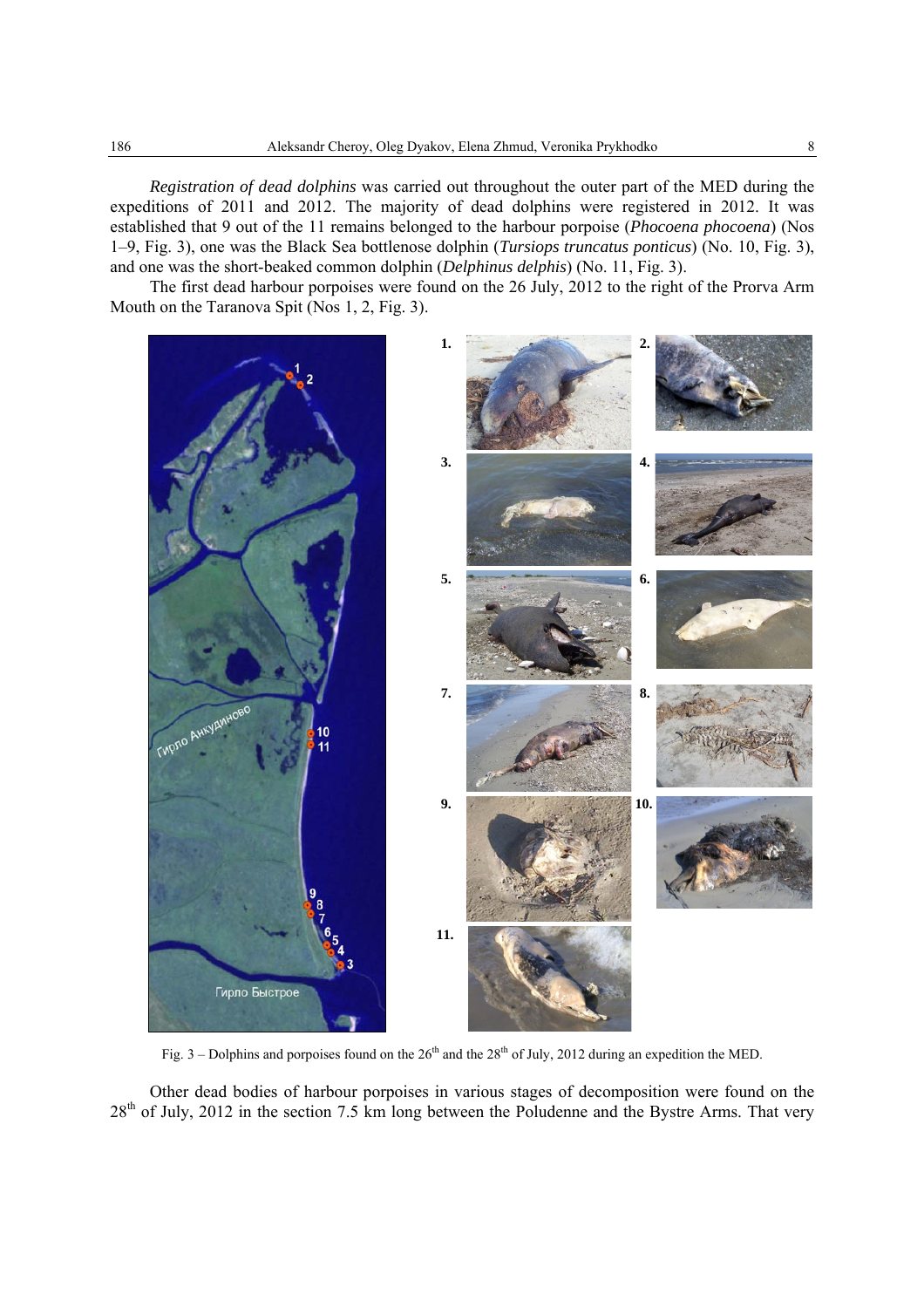day in this section we also found a large bottlenose dolphin (No. 10) and a short-beaked common dolphin (No. 11). A White-tailed Eagle was feeding on the corpse of a large bottlenose dolphin.

Such a great number of dead dolphins and porpoises in a similar stage of decomposition was obviously connected with a prolonged storm which had prevented fishermen from coming to the sea and check their nets. When the storm was over, all dolphins and harbour porpoises were thrown from the nets into the sea. The majority of harbour porpoises is also an indirect evidence



that death was caused by fishing nets (the harbour porpoise has the highest mortality percentage in fishing nets, chiefly those for turbots, spiny dogfish or sturgeons).On the other part, if dolphins die in fishing nets their caudal fins are typically absent. In our case, only one specimen of the harbour porpoise (No. 7) had not a caudal fin (not taking into account a skeleton and a skull of the porpoise (Nos 8 and 9). According to Internet data, registered the mass death of dolphins in 2012 in the Black Sea at the seaside of Sochi City (Russia) and in the Crimea (Ukraine) was not related to their being caught in fishing nets. Therefore, we can assume that in our case a part of the dolphins died from natural causes, such as diseases.

The expedition of 2011 found the remains of two harbour porpoises and one large Black Sea bottlenose dolphin in the same area, between the Poludenne and the Bystre Arms. A case of devourment of the dead bottlenose dolphin by a wild boar was recorded.

According to fishermen, a large shoal of porpoises was observed in Zhebrianska Bay in mid July, a week prior to the start of the 2012 expedition.

According to visual observations the abundance of dolphins close to the coast in June–July 2012 along the north-western Black Sea seashore from the Danube Delta to Odessa City was much higher than in the same period of 2011. It was due to sea currents which caused the fish shoals to come closer to the coast. If such conditions will recur (because of climate change) the number of dolphins and porpoises in the catches of local fishermen can substantially increase.

The results of observations, including the skeleton map and photo materials, were given to the Danube Biosphere Reserve, which is a focal point of the Ukrainian National Net for the Cetaceans Monitoring and Conservation (NNCC), and also to Brehm Laboratory (Simferopol, Ukraine) which is a co-ordination centre of the NNCC (http://www.dolphin.com.ua/).

The Danube Delta, including the territory of the Danube Biosphere Reserve, is very important for the NNCC activity, and the DHMO staff also provides registration of dead dolphins during annual expeditions. We would therefore recommend to extend an ecological component of the MED survey and include in it dolphin observations and cases of their death at the seashore or in fishing nets. The results of these observations will be submitted to the NNCC focal point in Vilkovo City, i.e. to the Office of the Danube Biosphere Reserve. Then they will be entered in a common database, also available on-line to supplement it with new data. These data are required to monitor the animal mortality rate and mortality causes.

A special attention should be paid to a section of the Kilia Danube Delta from the Poludenne Arm to the Bystre Arm. There, a dam, recently constructed for navigation in the Bystre Arm, buldges 2.5 m in the direction of the sea that a situation apparently creates the conditions to catch dead bodies of dolphins and porpoises that the waves had tossed up.